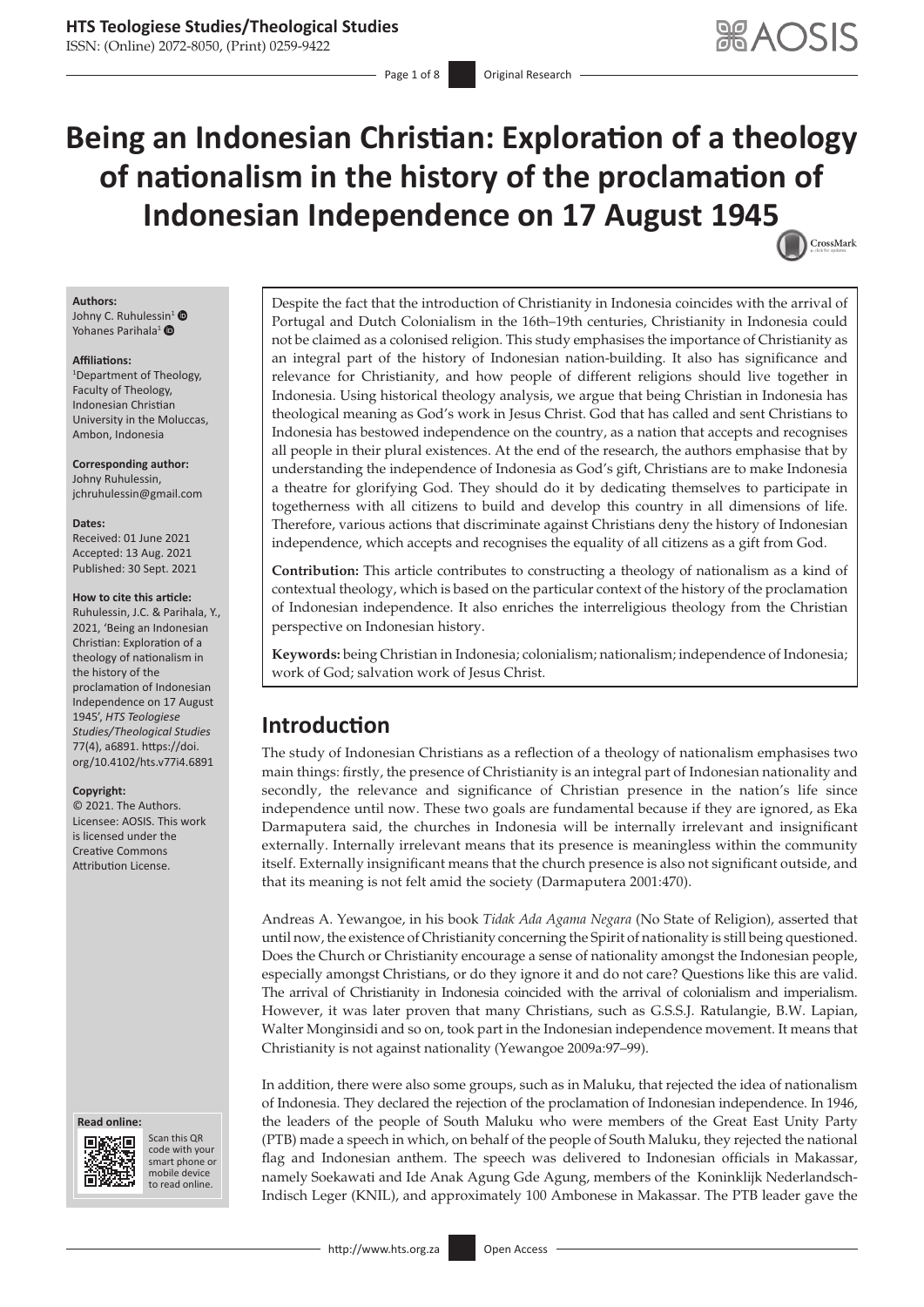same speech to approximately 500 Ambonese in a large meeting in Ambon, which was attended by KNIL, retired employees and teachers. However, the refusal was strongly influenced by the political policy of the KNIL, which did not want Indonesia to be independent. As part of Indonesian society, Christians in Maluku generally support Indonesian independence (Saimima 2020:158–160).

Indonesian Christians are an integral part of the nation. This assertion is important because it is not uncommon for doubts to arise from people of other faiths that Christians are only 'stowaways' on Indonesia's train. These doubts are often inherent in Christians, especially when faced with various difficulties and problems, such as difficulty in obtaining permission to build places of worship, experiencing discrimination, persecution, conflict, violence, terror, etc. Yewangoe (2009b) stated that such problems are indeed difficult to avoid in the dynamics of a plural society, especially when the issues of religion and nationality have not been interpreted constructively. Nevertheless, Christians must have and constitutionally recognised the main principle that all religious communities in Indonesia are equal as citizens and are an integral part of the nation (Yewangoe 2009b:6–7).

The idea of nationalism for the first time in the history of Indonesia was proposed by Soekarno in his speech on 01 June 1945, which was later recognised as the day of the birth of Pancasila, the national symbol of Indonesia. Soekarno put 'nationalism' at number one of the five Pancasila rows. Franz Magnis-Suseno interpreted the incident by emphasising that Soekarno realised that Indonesia was a nation with a diverse society living in the archipelago. Nationalism for Bung Karno was a heartfelt love for Indonesia, a sense of pride that 'we are Indonesians'; a sense of unity amongst different people, formed in the history of suffering because of colonialism and collective struggle. If the sense of nationality dies, the Indonesian nation would die, and the country would be destroyed. It is the Indonesian nationality that unites hundreds of tribes and communities of different religions (Magnis-Suseno 2007:185–188).

Yewangoe explained that Bung Karno's speech on 01 June 1945 also meant that the Indonesian nation, which was still in the making, could not exist if its diversity was not recognised. However, the reality today is that there is a problem with the sense and spirit of nationality. Indonesian society has become more intolerant of one another, where conflicts and violence between different religious believers are still rife; meanwhile, the government seems indecisive about protecting all its citizens (Yewangoe 2009b:8). If this reality is still allowed, will the Indonesian state be able to survive? (Yewangoe 2009b:8, 19). Is a sense of nationality still alive in the hearts of the Indonesian people? (Magnis-Suseno 2007:187).

This article does not explain the whole reality of nationalism in Indonesia but the main concern is to explore the meaning of being Christian in Indonesia. To explain it, we will focus on analysing the history of the proclamation of Indonesia on

17 August 1945, including the previous event when the founding fathers begin to formulate the basic constitution of the country. In this historical event, a theology of nationalism can be reflected in the meaning and relevance of Christian presence as an integral part of Indonesia. In the initial reflection, it is necessary to emphasise that the formation of the Indonesian nation is a natural and decisive work of God in Jesus Christ, whom Christians especially believe. God in Jesus Christ also actualised the work of salvation for the Indonesian nation to be freed from the shackles of colonialism.

There are two perspectives used to reflect on this theological idea. Firstly, theology in this article is understood as the answer. It was emphasised by T.B. Simatupang that theology is 'the answer' to God's natural and continuous action in Christ amid the realities of the Church's life, human beings and society (Simatupang 1984:17). Darmaputera (2001:3) reiterated this perspective that theology is an existential answer that involves all of our selves and concerns all of our lives to the real work of God in Christ for His creation in the world. The second perspective discusses the relevance and significance of Christianity by considering Indonesia as a theatre to glorify God in Jesus Christ. John Calvin, a prominent church reformer, asserted that the whole world is a theatre to display divine goodness, wisdom, justice and power. The world as a whole is the *theatrum gloria dei* (De Jong 2008:386). Ebenhaizer I. Nuban Timo defined Indonesia as a locus *theologicus*. The history of Indonesia's independence as a nation is a theophany site. God is present, and at work, to liberate this country, Christians are invited to glorify God by being an integral part of co-existence in the diversity of society to build Indonesia (Nuban Timo 2019:172). In other words, Julianus Mojau emphasised that the call of Indonesian Christians to glorify God is to care for the face of Indonesia that emanates from the heart, mind and emancipatory face of God, the Creator of history (Mojau 2019:126).

In contemporary theology – which pays attention to various theological developments throughout the 20th to early 21st centuries, it is realised that the worldwide patterns and contexts as the locus of theology are very diverse and broad (ed. Aritonang 2018:3). This article focuses on Indonesia's independence as a theological locus to emphasise the history of Indonesia's nationality as different from other nations. Simatupang said that the process of becoming the Indonesian nation was unique compared with other countries. Simatupang gave an example of India after independence, the country could not maintain its unity, split into India and Pakistan, then divided again into Pakistan and Bangladesh. Compared with Indo-China – Laos, Cambodia and Vietnam, which split up into two opposing forces it is a miracle that Indonesia remains united (Simatupang 1984:4).

The central thesis of this article is that being an Indonesian Christian is the work of God who has bestowed independence for Indonesia as a nation that accepts and recognises the existence of all Indonesian people in their freedom to live together. We prefer to explore this thesis through historical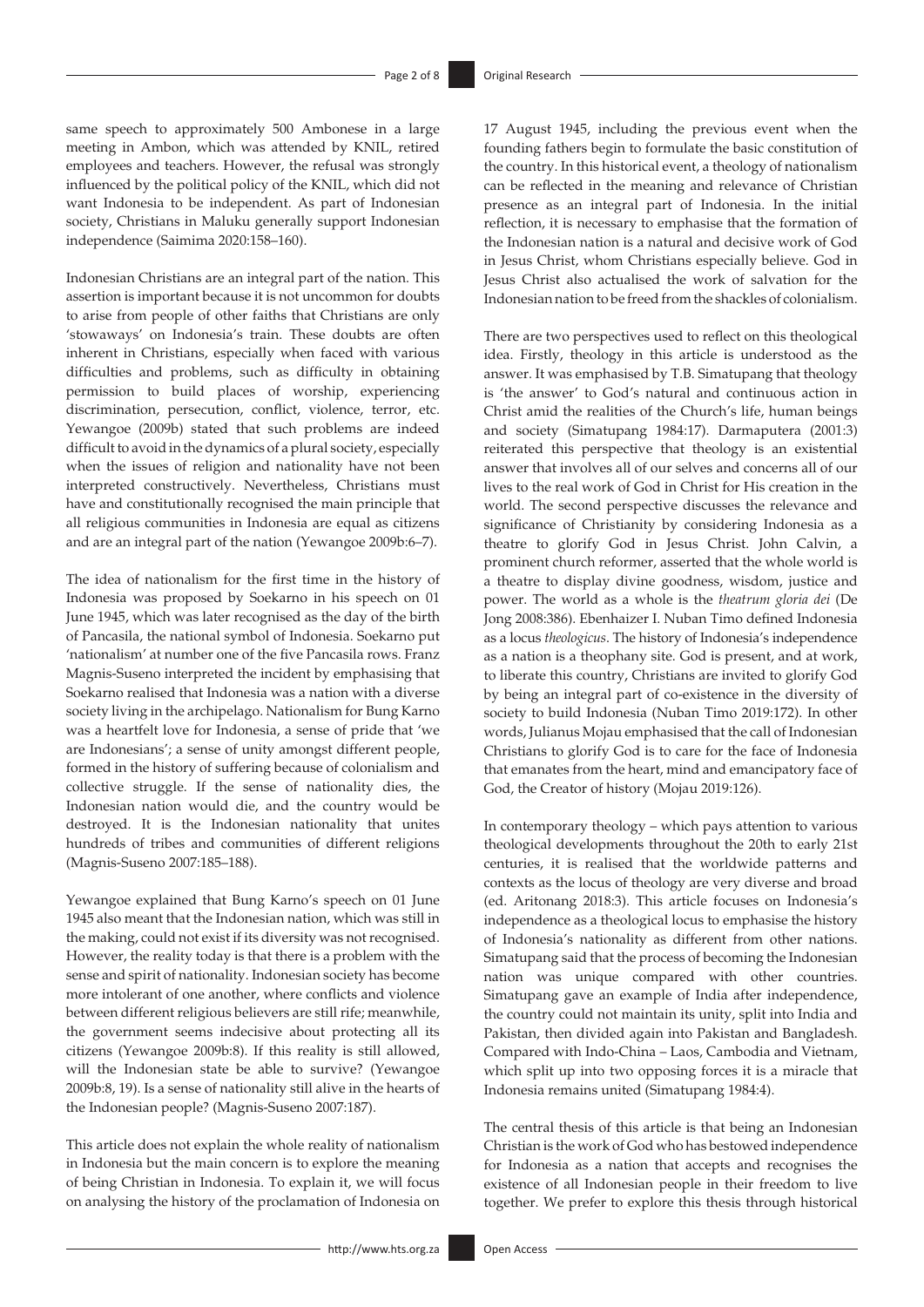and theological analyses in qualitative research. Firstly, reinterpret the meaning of nationality. Secondly, to investigate and interpret God's work in the history of the proclamation of Indonesia as an independent nation and state theologically. Finally, ending with a theological reflection on the meaning and relevance of being a Christian in Indonesia today.

## **The meaning of nationality**

The word nation comes from Latin and, when first coined, it clearly conveyed the idea of common blood ties. It was derived from the past participle of the verb *nasci,* meaning to be born. And hence, the Latin noun, *nationem,* connoting *breed* or *race.* But when introduced into the English language in the later 13th century, it was with the primary connotation of a blood-related group. In the early 17th century, the word nation was also being used to describe the inhabitants of a country, regardless of the ethnonational population composition, thereby becoming a substitute for less specific human categories such as the people or the citizenry (Williams 1976:178).

As an ideology, nationalism is recorded historically in its use in 1775 (the First Partition of Poland), 1776 (the American Declaration of Independence), 1789 and 1792 (the commencement and second phase of the French Revolution) and 1807 (Fichte's *Address to the German Nation*). The initial idea of nationalism as an ideology emphasised two main things, namely freedom and sovereignty. People must be freed from coercion, be able to determine their destiny, be masters in their territory, control the various resources they have, feel bound in a fabric of unity and brotherhood (eds. Hutchinson & Smith 1994:4–5). John Hutchinson and Anthony D. Smith used Joseph Stalin's ideas to explain some of the general characteristics of the nation: a common language, a common territory, a common economic life or economic cohesion and a common psychological make-up. Stalin stated that they also served as a differentiator in addition to giving constitutive characteristics to a nation. Germany and Norway, for example, are not called nations because they do not have all the elements. Stalin emphasised, 'It is only when all characteristics are present together that we have a nation' (eds. Hutchinson & Smith 1994:19–20).

The concept of nationalism in the Bible is however, different. In the given historical references, the vocabulary of nationalism did not develop until the 13th century, and the idea of a national ideology was not used until the beginning of the 17th century. The period is far too distant from the era of Bible writing. In the Old Testament (OT), the Hebrew words for people are *am* and *goy*, whilst in the New Testament, it is called the Greek words *ethnos* and *laos*. These two groups of words were distinguished in Judaism. The plural *goyim* or *ethnoi* denotes foreign nation (gentiles) and *am* or *laos* refers to the Israelites as the holy people, which refers to God's people (Gn 11; Ex 19: 5, 6; 33:13; Dt 7: 6; compare Mt 24: 9,14; 25:32; 28:19; Mk 11; 17; 13:10; Lk 21:24) (Kittel 1964:365, 369). Besides, there are differences, but by using the creation creed that God is the creator of the world, then all people and all

nations are derived from God. This article also uses the same theological idea that God does not show favouritism but accepts from every nation the one who fears him and does what is right (Ac 10:34–35). Theologically, the nationalism of Indonesia is created and derived from God.

## **Finding the work of God in the history of Indonesia proclamation**

The history of the national movement in Indonesia has its narrative with a long history. Tahi Bonar Simatupang explained that the wave of nationalism in Indonesia occurred as a reaction to Western colonialism and, at the same time, a continuation of the modernisation process that had previously happened in the West. Only by using modern ideas from the West, did the national movement succeed in liberating Indonesia from Western colonialism. The war against the colonial powers, which was still being carried out in the old ways, only ended in defeat. For example, Diponegoro fought the Dutch on Java but lost; colonial powers easily defeated the other wars led by Si Singamangraja in North Sumatra, Teuku Umar in Aceh and various regional struggles. When all people realise themselves as one nation, one language, and one homeland, with the strength of the Pancasila ideology and the 1945 Constitution, the unity of the people and their soldiers, supported by modern diplomacy, can eliminate Western colonialism from Indonesia, leading to independence (Simatupang 1984:7).

Formulating the basis of the state and its Constitution is essential. On both the foundations of this state, the being of all citizens, including Christian and all religions are recognised equally as citizens of Indonesia. During the Japanese occupation, the preparation for independence by formulating the state Constitution took place in a relatively short period between 1942–1945. Jan Sihar Aritonang explained that in this short period, several essential things happened. Firstly, the collapse of the power of the Dutch East Indies Colonial Government because of the attack and occupation of the Japanese army. Secondly, the process of formulating the basis of the state and the Constitution turned out to be loaded with certain religious content and interests. Thirdly, the political situation during the revolution or the turbulent struggle for independence, particularly from the colonial regime was unwilling to let Indonesia become an independent country (Aritonang 2006:208). To build a national theological reflection, the second event regarding formulating the basis of the Indonesian state became the focus.

The Indonesian national movement was initially a social, economic, cultural and religious (Islamic) movement, responding to the colonial ethical policy, but later it turned into a politico-ideological movement that opposed the entire colonial system. In the dynamics of the national campaign, there are two main groups, namely Islam and nationality, which have different visions of the ideology of an independent Indonesia. On the one hand, the Islamic group wants to make Indonesia an Islamic state and on the other hand, there is a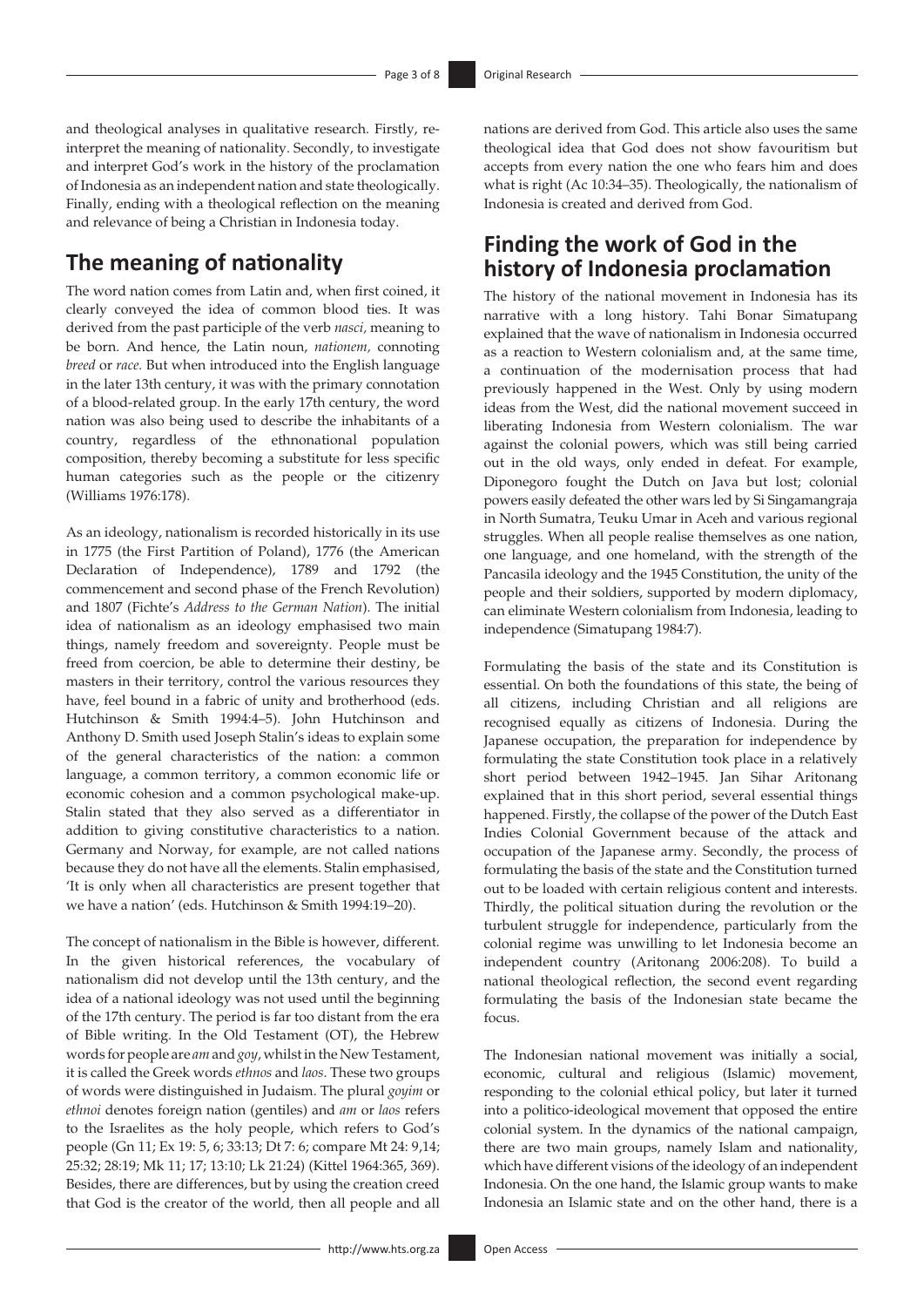nationalist group that wants to make Indonesia a secular state without the intervention of any religion for the nation's goal.

The views of national groups were clearly expressed in Supomo's speech (1945):

Therefore I recommend and I agree with the position that wants to establish a united nation-state in the fulness sense as just described earlier, namely a country that will not unite itself with the largest group, but which will overcome all groups and will heed and respect the privileges of all groups, both large and small groups. Naturally, in this united national country, religious affairs will be left to the religious groups concerned. And naturally, in such a country, a person will be free to embrace the religion he likes; both large religious groups and small groups will feel one with the country. (Ngelow 2017:45)

What Supomo said represents the vision of a nationalist group that has the aspiration to build Indonesia as a united nation state. This aspiration not only points to the reality of the plurality of Indonesian society, which consists of various ethnic groups, religions and regions, but also to prevent divisions between these different groups.

Meanwhile, an unparalleled view from the Islamic side was put forward by Natsir in 1931:

The Muslims aim to seek freedom for Islamic freedom so that the rules and structure of Islam will apply for the safety and virtue of Muslims in particular and all creatures of God in general. Is this also the goal of their ideal? Those who from now on have declared a 'neutral' attitude towards religion, who from now on have underestimated and do not want to interfere in all matters relating to Islam. (Ngelow 2017:46)

Ngelow explained that at the first meeting of the Investigating Agency for Preparatory Work of Indonesian Independence (BPUPKI) on 28 May–02 June 1945, proposals were discussed regarding the basis of the Indonesian state. Compromise on the part of the nationalism and Islam also occurred. On 01 June, Soekarno delivered his suggestions, known as the 'birth of Pancasila' speech. Then, a new committee, Committee Nine, succeeded in making a gentlemen's agreement regarding the formulation of the concept of the Preamble to the Basic Law, which became known as the Jakarta Charter. This charter contains a version of Pancasila, which gives special rights to Muslims. The divine precepts are followed by 'seven words': 'with the obligation to carry out the Islamic law (Shariat Islam) for its adherents'. The formula was accepted as the Preamble of the Constitution by the Preparatory Committee for Indonesian Independence (PPKI), the replacement body of BPUPKI, which was formed on 07 August 1945, despite Latuharhary's objections to the seven words (Ngelow 2017:48).

The struggle for independence was finally proclaimed on 17 August 1945, in Soekarno's house, Street Pegangsaan Timur 56 Jakarta, two days after Japan surrendered unconditionally to the Allies. At that time, the red and white flag was raised, accompanied by the national anthem, Indonesia Raya. The Republic of Indonesia was born (Aritonang 2006:253).

However, on the same day, Hatta was contacted by an officer of the Japanese Navy to convey the objection of Christians from Eastern Indonesia to the part of the formulation of the concept of the Preamble to the Constitution, which privileged the Islamic group. Quoted from Hatta's book of memories, that:

In the afternoon, I received a call from Nishijima, Admiral Maeda's assistant who asked, can I receive a Kaigum (Navy) officer because he wanted to bring up something crucial for Indonesia. The officer, whose name I forgot, came as Kaigun's envoy to inform him that the Protestant and Catholic representatives controlled by the Japanese Navy strongly objected to the part of the sentence in the Preamble to the Basic Law, which reads' Divinity with the obligation to carry out Islamic law for its adherents. They admit that this part of the sentence does not bind them, only about the Muslim people. However, the inclusion of a provision regarding it on the basis that it is the subject of the Basic Law means discrimination against minority groups. If that discrimination were also stipulated, they would prefer to stand outside the Republic of Indonesia. (Aritonang 2006:254; Ngelow 2017:49)

This information was so crucial to Hatta that the next day, before the PPKI session, Hatta contacted several Islamic figures (including Ki Bagus Hasikusumo, Teuku Mohammad Hasan, Wahid Hasjim) to negotiate it to prevent national disintegration. Finally, it was agreed that the seven words would be three words, 'The One and Only'. Furthermore, the PPKI session also agreed to eliminate all provisions in the constitution that contained special rights for Muslims, for example, the provision that the President must be Muslim. According to Ngelow, this final formula is no longer a compromise between the National and Islamic groups, as is the formulation of the Jakarta Charter, but a compromise between the Christian (supported by the National side) and the Muslim side. With this formula, all religions within the independent state of Indonesia are recognised and given the same place, but specific religions do not form the basis of the state (Ngelow 2017:50).

Aritonang explained that the process of eliminating the seven words previously listed in the Jakarta Charter was not easy, although they were no longer debated at length in the PPKI session. There were two main reasons why Islamic groups accepted this decision. Firstly, the Islamic group realised the importance of national unity, especially amid the newly established Indonesian state. In addition, 'Believe in the one and only God' did not contradict the meaning of *tauhid* (oneness of God) in Islam. Secondly, the Islamic faction hoped that within six months after the proclamation a general election would be held. They believed that the declaration would be followed by the stability that supported the holding of elections. They were sure to win it, considering most of Indonesia's population is Muslim (Aritonang 2006:255).

In this historical phase, a national theological reflection on Indonesia and becoming an Indonesian Christian took root. John A. Titaley even straightforwardly stated that God's absolute and decisive work was manifested at the moments when Pancasila was established as the philosophy of the state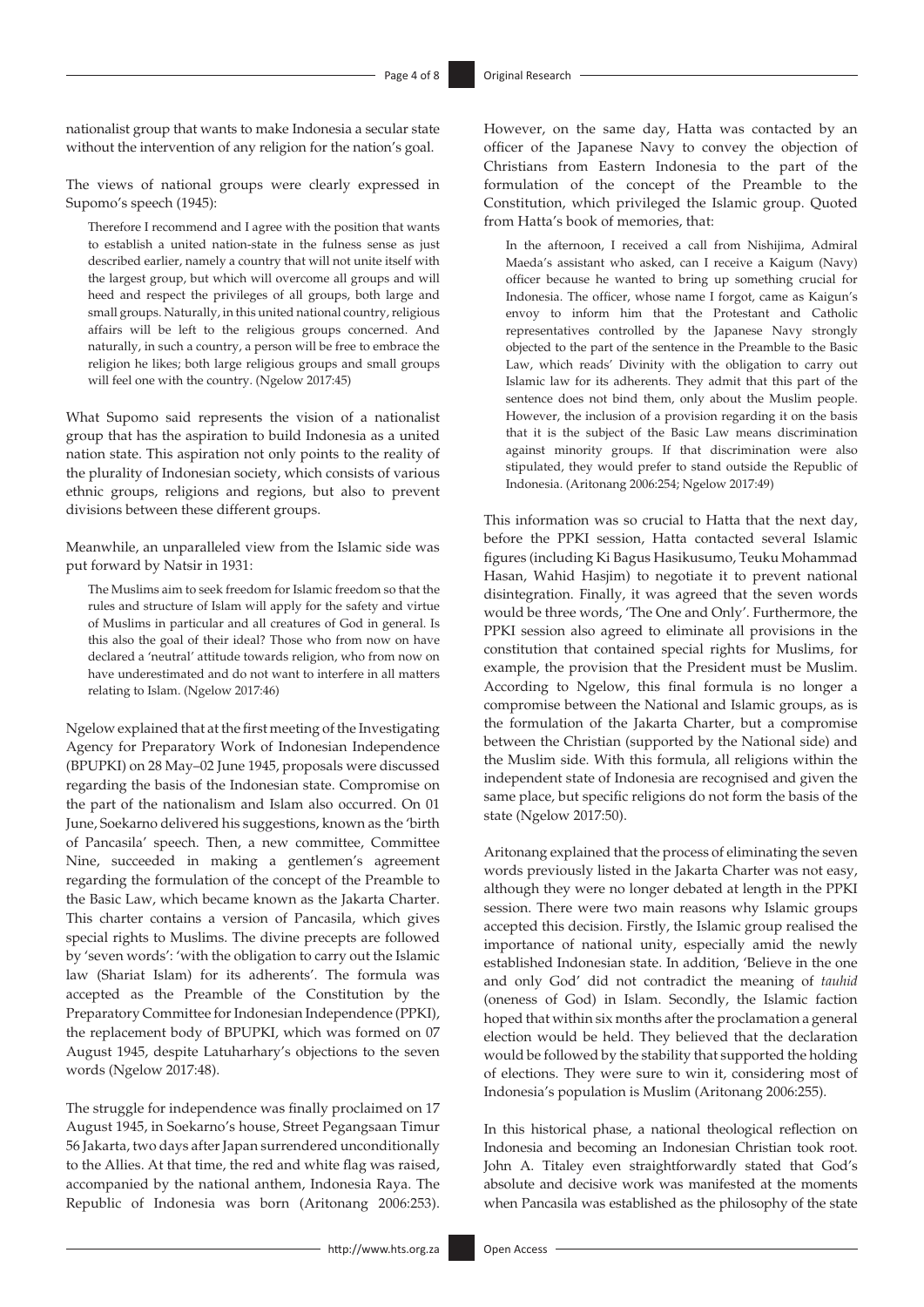and the constitution as the national constitution. Titaley referred to two historical facts. Firstly, there was BPUKI, which was given the task of preparing concepts regarding the philosophy, constitutions and form of the state. It succeeded in agreeing on the following ideas. The proclamation of independence designed by BPUKI would take place on 22 August 1945. The contents of the text of the declaration of Indonesian independence were considered a 'gift' from Japan. In the text, there were three mandates that the state must carry out: (1) independent Indonesia is a continuation of the previously existing independent nations (Sriwijaya and Majapahit), (2) independent Indonesia as part of Greater East Asia with Japan as chairman and (3) Islam has become a religion that has received special treatment from the state as seen in the Jakarta Charter. Furthermore, Article 6:1 of the 1945 Constitution affirms that the President is an Indonesian native and Muslim. In the third paragraph of the Preamble to the 1945 Constitution, the concept of God used referred to the Islamic group's idea of *Allah* (God's names). The use of *Allah* showed that Indonesia's independence was a blessing from *Allah* from one particular religion, which resulted in other religions having to depend on that specific religious' deity. According to Titaley, if this scenario materialised, the state would deny the equality of all citizens before the law, politically and nationally (Nuban Timo 2019:169; Titaley 2013:146).

The second historical fact is the scenario of young people who want the proclamation of independence to be carried out as a form of rejection of the aroma of the proclamation as a Japanese 'gift' (Titaley 2013). The youth intended to make a statement of independence at Ikada Square, Jakarta, on 16 August 1945. According to Aritonang (2006:252), this wish was rejected by the older generation for fear of inviting conflict with Japan.

Unexpectedly, the two scenarios, both from the [BPU.KI](http://BPU.KI) and the youth scenario, did not happen. This proclamation took place on 17 August 1945. On 18 August 1945, a fundamental change also occurred in the abolished seven words in the first principle of Pancasila and impacted the adjustment of several articles in the 1945 Constitution. The word *Allah* in the third paragraph, on the suggestion from Ketut Pudja Oka, a member of PPKI, the preparatory committee for Indonesian independence, who come from Bali representative, replaced with the word of *Tuhan* (Divinity), without any objection from the trial participants. Reflecting this fact, Ebenhaizer Nuban-Timo, quoting Titaley, stated that becoming Indonesia was a sacred work in understanding panentheism. God does not only work in the Middle East, the West alone, India alone or America alone. God also performed to determine the history of the newly independent Indonesia (Nuban Timo 2019:170). In Titaley's (2020:51) view, God's theophany at this decisive moment aimed to uphold the values of equality between all groups and religions in the new nation of Indonesia.

The meaning of God's word, which is formulated as a substitute for the word Allah, does not need to be questioned.

With the formulation of the divine precepts, ample space is provided protected by the state so that the recognised religions can describe and develop their respective understanding of God. The substance of the seven words in the Jakarta Charter, according to Olaf Schumaan, explained again by Aritonang, did not need to cause problems because it is automatically expected that members of every religious community, not just Muslims, obeyed their religious rules and sincerely believed in their teachings. In addition, the state is not authorised to supervise or impose an understanding and practice of certain religious teachings. According to Aritonang, Schumann's opinion seemed to be shared by Indonesian Christians in general until the early 21st century, when the issue of Islamic Sharia was brought to the surface again. That is why Christians have never agreed if the responsibility of religious communities is taken over or regulated by the state through statutory regulations (Aritonang 2006:256–257).

John A. Titaley explained that the concept of Divinity, both in the Preamble to the 1945 Constitution and in the formulation of the first principle of Pancasila, was born from the awareness of Indonesian nationality. The Indonesian nation consists of Acehnese, Batak, Minang, Javanese, Madurese, Manado, Dayak, Ambonese and so on, who are Muslims, Christians, Catholics, Hindus, Buddhists, Confucians and adherents of other faiths (Titaley 2013:87). The basis for understanding Indonesia itself is the reality of Indonesia, which is diverse but jointly recognises the existence of God's work that makes the Indonesian nation possible. Is God Almighty (third paragraph), whose Divinity is one and only (first precepts), contradicting God's belief in Christianity, Islam and other religions in Indonesia? Titaley argued no. Each religion is given space to live and practice its religious teachings in an attitude of life that respects the diversity that exists (Titaley 2020:57–58).

Tahi Bonar Simatupang reflected on the notion of theology that was born in the struggle to build an independent Indonesian nation at that time as a response that was contemplated in full awareness of the real and continuous action of God in Christ, in the midst of the reality of the Church, human beings and Indonesian society. Simatupang stated that in a situation full of struggle, Christians and the Church had not been able to formulate systematic theological thinking, but the answer was shown in the actions, involvement and statements of Christians both individually and in churches in Indonesia after 1950 (Simatupang 1984:17–18).

Some of the following Christian thoughts are examples of a theological reflection in response. Toduk Sutan Gunung Mulia studied law in the Netherlands and later attended the 1928 international mission conference in Jerusalem after returning to question the Christian mission in Indonesia. Is Christian mission merely a means of Western expansion? Is that mission already fighting for social justice and racial equality? Why are not many Indonesian Christians working with other Indonesians to shape Indonesia's future? There is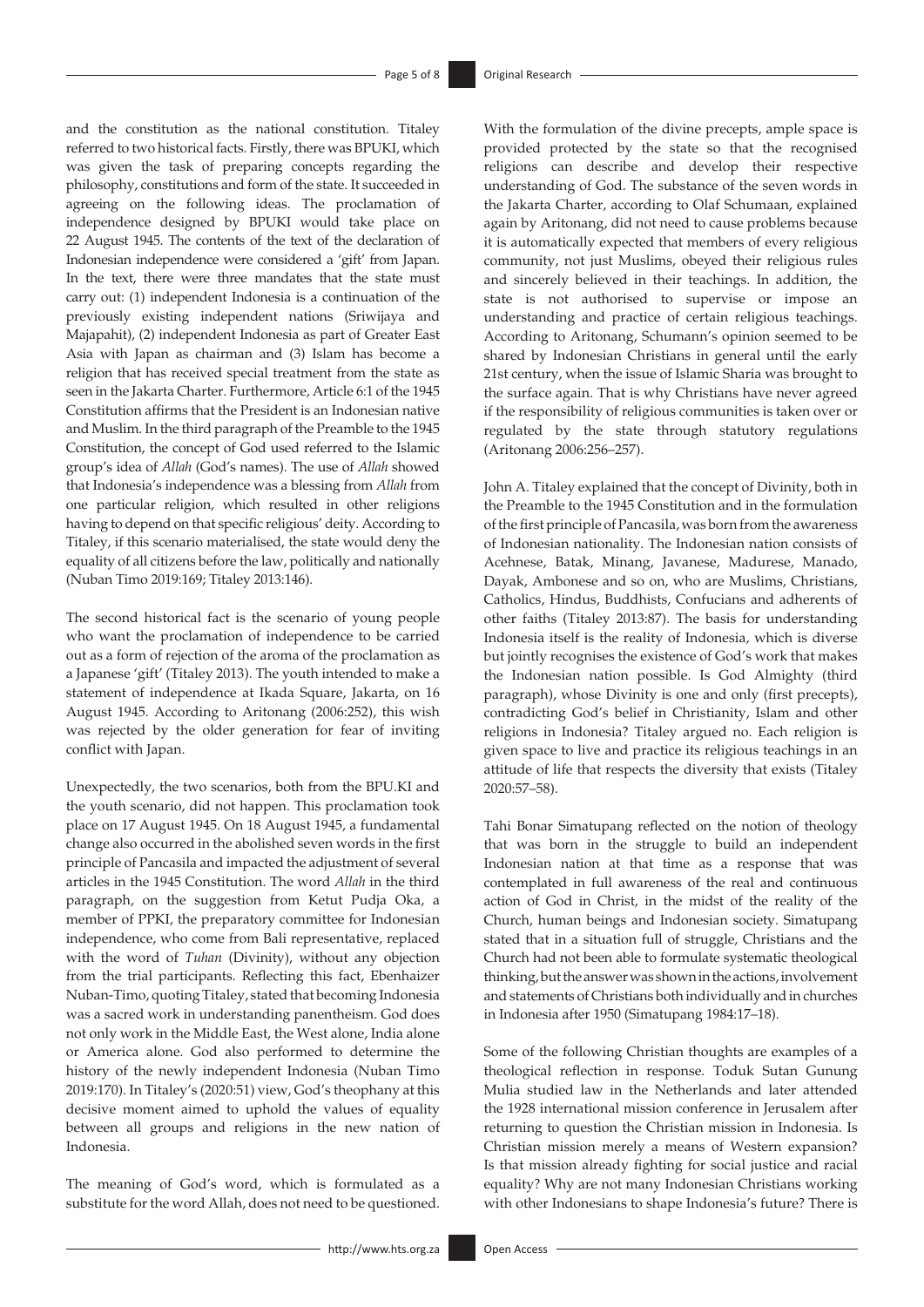a powerful impression that the mission is no longer preaching the Gospel, the good news, but instead serving the colonial and capitalist order of life (Simatupang 1984:27).

Johannes Leimena, a founder of the Christian Student Movement in Indonesia, contributed to the formation of the Council of Churches in Indonesia (D.G.I.). In the perspective of mission theology, Leimena mentioned that the primary purpose of the church is to preach the gospel, serve the sacraments and so on. But the church is also a sign pointing to Christ as judge and saviour of man and society. The Church must judge the mistakes of social, economic and public life and the church must participate in the reform of society. In addition, the establishment of the Theological College, which began in 1934 in Bogor and then moved to Jakarta, played an essential role in the life and thinking of the churches in Indonesia, especially in the decades of national struggle. The aim of establishing the Theological College was to teach the theological heritage of the Western churches and educate students so that they could interpret the richness of the gospel into the realities of Indonesian culture and society. Dr. Th. Muller Kruger introduced the concept of 'theology in loco' to express these ideals (Simatupang 1984:29).

Simatupang also explained that Christians such as Leimena, Mulia, Tambunan, Latuharhary and others have contributed to laying the principles of state life. Religious freedom and equal rights and equal opportunities for all citizens are guaranteed, regardless of belief or ancestry. From a theological perspective as an answer, Christians and churches in Indonesia believe that the independence of the Indonesian nation is a gift from God and that all Indonesian Christians answer this gift with an obligation to continue to defend the freedom of the Indonesian country (Simatupang 1984:31–32).

This reflection of the theology of nationality from the history of the struggle to become Indonesia is in line with the theological ideas of independence echoed by Karl Barth. Freedom from a Christian theological perspective, which Christians should have, is freedom as the only gift from God through Jesus Christ, who came into the world and revealed God's will to make all human beings accessible. Barth affirmed that a free God loves all human beings in Jesus Christ and frees all humans in all areas of life – politics, social, economics, science, theology, Church and so on, so that humans can live in humanity that glorifies God (ed. Green 2003:2).

## **Become Christian of Indonesia**

Where is the Church or Christian in the historical process of Indonesian independence and nationality? This question was asked by T.B. Simatupang when discussing the relationship between nationalism and the Church. Simatupang explained that the churches were in a somewhat ambiguous position in the early days of the independence movement. They are part of the Indonesian nation, rooted in it. At the time, the national campaign was still organised primordially; there were 'Jong Java', 'Jong Batak', 'Jong Timur' and so on. Young people

from various churches were free to enter and be active in these movements. Then, the national movement became a joint national movement, resultantly the idea of having one country, one nation and one language was born. However, the churches remain ethnically divided. Sometimes even nationalist Christians are considered by the Church to be no longer good Christians (Simatupang 1984:8).

Simatupang further explained that the Indonesian Christian student movement emerged in the Church's ambiguous attitude, which became a place to gather and organise actions for Christian students and youth who no longer cared about ethnic boundaries and different church membership. They succeeded in ending the separation between Christianity and nationality. It was from here that the Council of Churches in Indonesia was born. The struggle for independence and nationalism is a valuable experience for the involvement of Christians in Indonesia. Simatupang emphasised that if Christians were not involved in the history of this nation, their current position would be very different. The arrival of Christianity to Indonesia has something to do with the beginning of the Western expansion. But very soon, Christianity took root in Indonesian soil, developed its distinctive features and did not feel as adherent to a foreign religion (Simatupang 1984:6, 9). From the formation of the ecumenical forum of the Council of Churches in Indonesia in 1950, there was nationalism that the churches in Indonesia were called from and for their people (Ngelow 2017:283).

This idea is what is meant by being an Indonesian Christian. The identity of Christians is not a 'stowaway' on a train called Indonesia (Yewangoe 2009b). Christianity also does not originate from colonialism but comes from Christ, who Christians believe to be the Son of God who has called and sent His people into the world, and Christ works to liberate the world, including the Indonesian nation. At the same time, this meaning emphasises the relevance and significance of the presence of Christians to continue to be an integral part and to continue to be involved with all Indonesian people in the life of the nation and state. Being an Indonesian Christian has a meaning, as emphasised by Leimena, which is to be a true Christian and a true Indonesian citizen. In a tribute book of Leimena, the Leimena's idea about the significance of being a true Christian and citizen of Indonesia is explained, that:

In terms of love, loyalty, obedience to, and sacrifice for the homeland, nation, and state, a Christian is not and must not be less than other people; in fact, they should be an example to others as a lover of the motherland, a responsible citizen, and a true nationalist. Everything reflects love, loyalty, and obedience to God, with the meaning: *Soli Deo Gloria* (all glory only be to God). By doing so, he gave up all '*waardigheids complexen*', which might be caused by the tendency of other groups to consider him as a minority. (eds. Silaen, Sirait & Pieris 2007:26)

Regarding the perception of being a minority citizen, Leimena invites Christians to have a firm attitude that Christians are not a minority. From a constitutional perspective, they are not a second class citizen. They are a citizen who has the same rights and obligations as other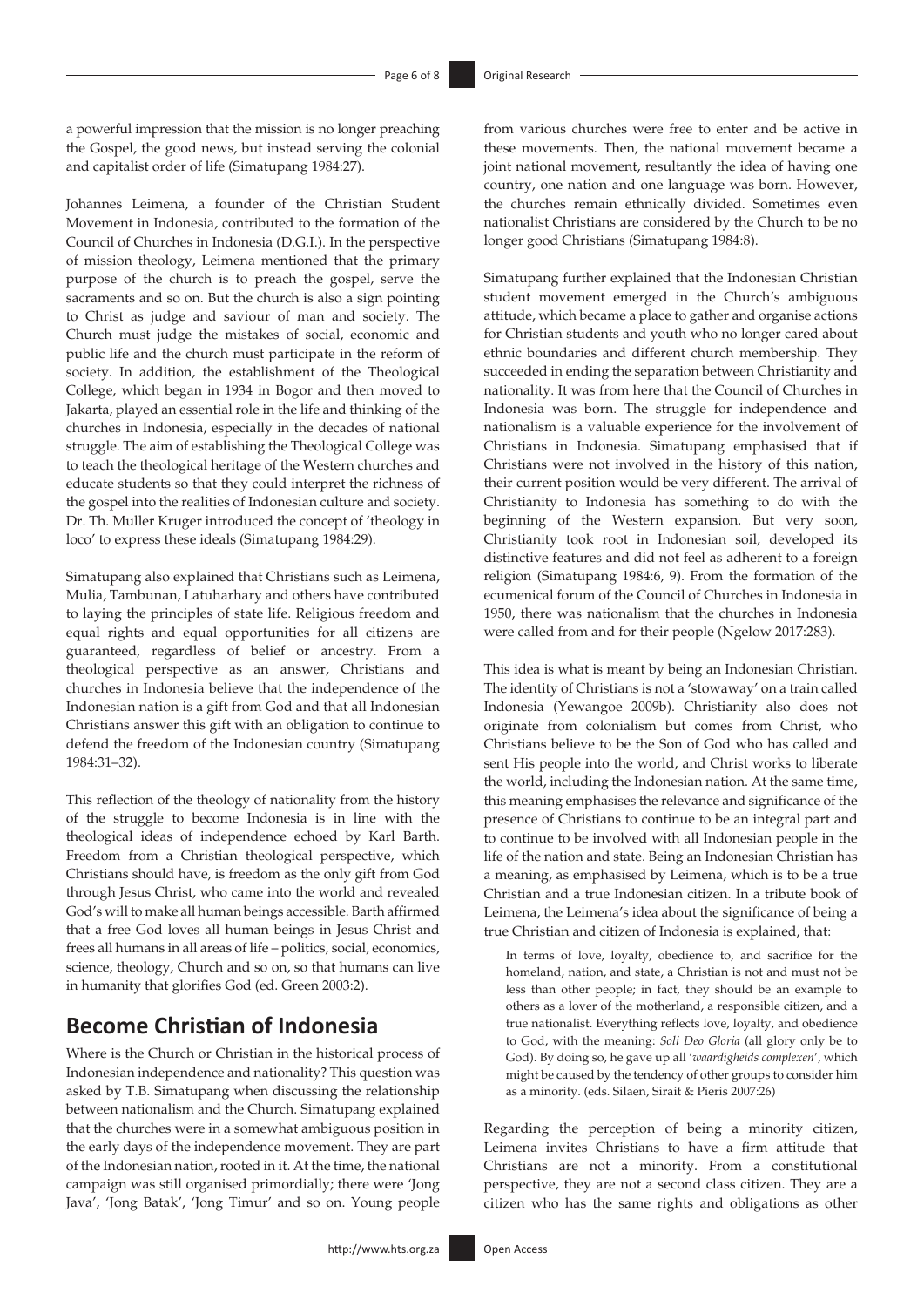citizens (eds. Silaen et al. 2007:26). In the realm of freedom as it is today, if the rights of citizens for Christians are still limited, just because of their Christian identity, this action will not only deny the fundamental values of Pancasila but also show that the colonial process has not yet ended. Christians are still colonised in their own country by their own nation, Indonesia. Recognising freedom as a gift from the one and only God means recognising the freedom of every religious community to express their religious freedom and beliefs. Limiting, or denying it, is tantamount to denying the religiosity of the Indonesian nation itself (Titaley 2013:56).

This national theological perspective leads Christians to see Indonesia as a stage to glorify God, who is and continues to bring His peace to the earth of Indonesia. Christians who understand themselves as part of the entire Indonesian people, together with people of other faiths and the government, are God's partners to continue to fight for and defend Indonesia's independence. This responsibility is manifested, amongst other things, in fighting for justice, peace, human rights, harmony in life amongst religious believers, improving education and Indonesia's human resources and so on. The involvement of Christians in advancing the national energy of Indonesia is part of their calling to nurture the saving work of God in Jesus Christ, which is the foundation of the faith of every follower of Christ (Titaley 2013:59). Christian faith becomes relevant and significant if their faith relationship with Christ is continually related to their struggles and the context of their life as an integral part of the Indonesian nation (Singgih 2000:7).

## **Conclusion**

Being an Indonesian Christian is a historical fact that has theological meaning. Christianity did come together with the arrival of the Western nations who colonised Indonesia. However, soon afterwards, Christianity took root in the spirit of the Indonesian nation, and took part in the history of establishing the Indonesian nation as an independent state. The proclamation of Indonesian independence on 17 August 1945 and the stipulation of the 1945 Constitution and Pancasila as the philosophical basis of the Indonesian state, in this study, are interpreted as real and decisive works of God who liberated Indonesia. The Constitution and Pancasila give a guarantee to accept and recognises the reality of the diversity of ethnicities, religions, races and so on as the identity of the Indonesian nation. God's work of liberating the Indonesian nation from the perspective of Christian theology takes place in the work of salvation that has been done by Jesus Christ, the Son of God, in the world. Furthermore, in the context of pluralism in Indonesia, Christians are called to be agents of peace by Jesus Christ, as the source of peace (Parihala & Busro 2020).

This theological reflection has an essential meaning for the identity of Indonesian Christians. Indonesian Christianity is rooted in Christ, who has called, sent Christians in the history of Indonesian nationality and does not originate from the legacy of colonialism. It is also God in Christ who has blessed Indonesia as an independent country. The significance is that Christians should see Indonesia as a stage to glorify God. They do it by participating in togetherness with all citizens to build and develop this country on all dimensions of life. Various actions that discriminate against Christians deny the history of Indonesian independence, which accepts and recognises the equality of all its people with diversity as a gift from God.

## **Acknowledgements**

The authors would like to acknowledge Dr. Jafet Damamain, Rector of Indonesian Christian University of the Moluccas, for extending his moral support to this research.

#### **Competing interests**

The authors declare that they have no financial or personal relationships that may have inappropriately influenced them in writing this article.

### **Authors' contributions**

J.C.R. contributed to the conception of the research and guided the article from the start to the completion of the final article. Y.P. also contributed to the conception of the article, conducted research, analysis and wrote the final report.

### **Ethical considerations**

This article followed all ethical standards for research without direct contact with human or animal subjects.

### **Funding information**

This research received no specific grant from any funding agency in the public, commercial, or not-for-profit sectors.

### **Data availability**

Data sharing is not applicable to this article as no new data were created or analysed in this study.

### **Disclaimer**

The views and opinions expressed in this article are those of the authors and do not necessarily reflect the official policy or position of any affiliated agency of the authors.

## **References**

- Aritonang, J.S., 2006, *Sejarah Perjumpaan Kristen dan Islam di Indonesia*, Cetakan Ke, BPK Gunung Mulia, Jakarta.
- Aritonang, J.S. (ed.), 2018, *Teologi-Teologi Kontemporer*, BPK Gunung Mulia, Jakarta.
- Darmaputera E., 2001, 'Pancasila dan Identitas Kekristenan', in M.L. Sinaga, T.S. Sutanto & S. Ranti-Apituley (eds.), *Pergulatan Kehadiran Kristen di Indonesia: Teks-teks Terpililih Eka Darmaputera*, BPK Gunung Mulia, Jakarta.
- De Jong, C., 2008, *Apa itu Calvinisme?* Cetakan ke, BPK Gunung Mulia, Jakarta.
- Green, C. (ed.), 2003, *Karl Barth: Teolog Kemerdekaan, Kumpulan Cuplikan Karya Karl Barth*, Cetakan Ke, BPK Gunung Mulia, Jakarta.
- Hutchinson, J. & Smith, A.D., (eds), 1994, *Nationalism*, Oxford University Press, New York, NY.